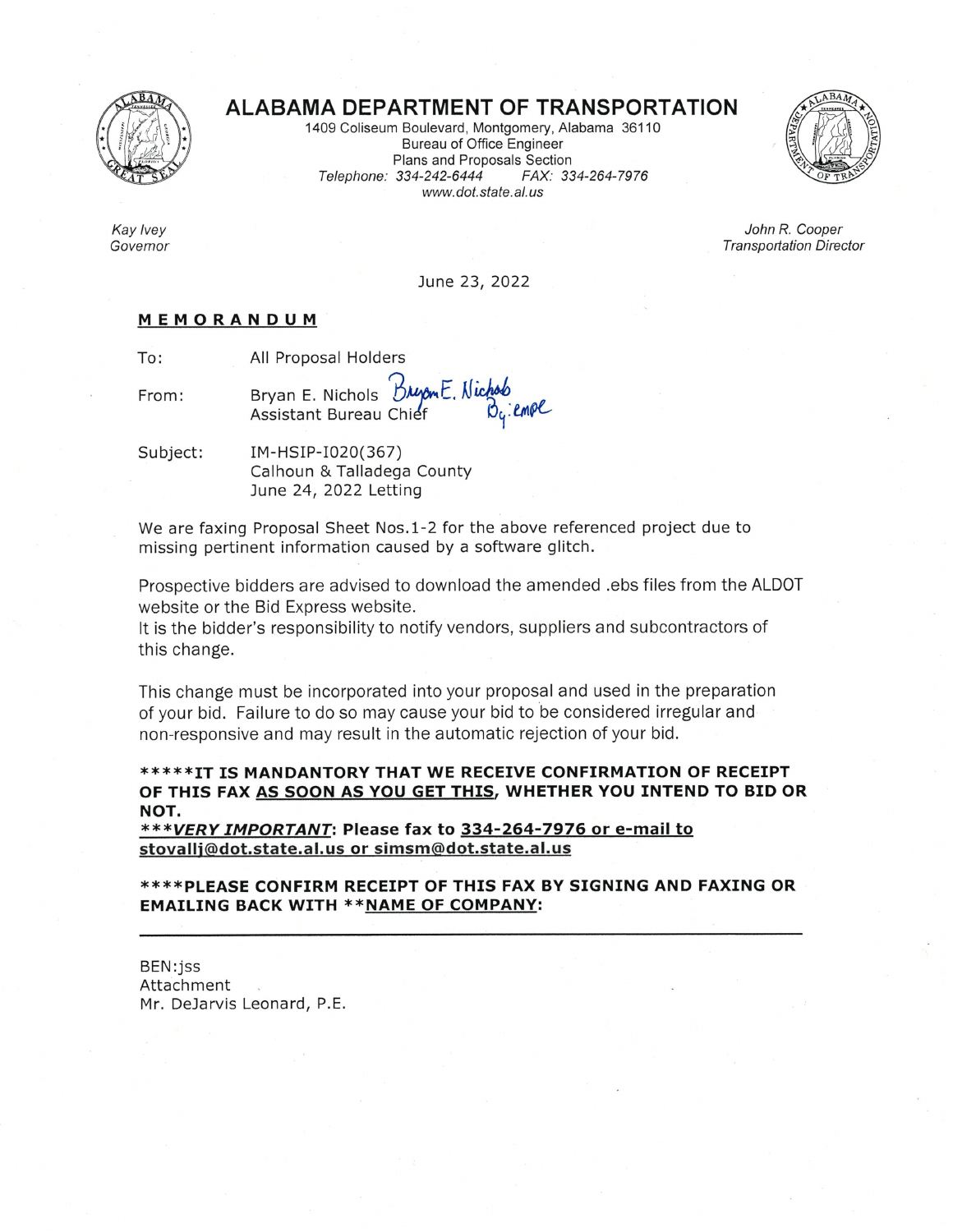

1

**Schedule of Items**

REVISED: 6/23/22

#### **CONTRACT ID: 20220624008 PROJECT(S): IM-HSIP-I020(367)**

THE FOLLOWING ITEMS SHALL BE IN ACCORDANCE WITH THE ALABAMA DEPARTMENT OF TRANSPORTATION STANDARD SPECIFICATIONS, 2022 EDITION, EXCEPT AS MODIFIED BY SPECIAL PROVISIONS HERETO ATTACHED.

| Proposal              |                                                                                                               | Approximate                         | <b>Unit Price</b> |              | <b>Bid Amount</b> |       |
|-----------------------|---------------------------------------------------------------------------------------------------------------|-------------------------------------|-------------------|--------------|-------------------|-------|
| Line<br><b>Number</b> | Item ID<br><b>Description</b>                                                                                 | <b>Quantity and</b><br><b>Units</b> | <b>Dollars</b>    | <b>Cents</b> | <b>Dollars</b>    | Cents |
|                       | <b>SECTION:</b><br>0001<br>Total                                                                              |                                     |                   |              |                   |       |
|                       |                                                                                                               |                                     |                   |              |                   |       |
| 0010                  | 405A000<br><b>Tack Coat</b>                                                                                   | 962.000<br>Gal                      |                   |              |                   |       |
|                       |                                                                                                               | 183,680.000                         |                   |              |                   |       |
| 0024                  | 408B000<br>Micro-Milling Existing Pavement (Approximately 0.00"<br>Thru 1.00" Thick)                          | SQYD                                |                   |              |                   |       |
| 0030                  | 410H000                                                                                                       | 1.000                               |                   |              |                   |       |
|                       | <b>Material Remixing Device</b>                                                                               | Each                                |                   |              |                   |       |
| 0040                  | 420A015                                                                                                       | 10,583.000                          |                   |              |                   |       |
|                       | Polymer Modified Open Graded Friction Course                                                                  | Ton                                 |                   |              |                   |       |
| 0050                  | 420B000                                                                                                       | 26,240.000                          |                   |              |                   |       |
|                       | Open Graded Friction Course Tack Coat                                                                         | Gal                                 |                   |              |                   |       |
| 0060                  | 424B285                                                                                                       | 529.000                             |                   |              |                   |       |
|                       | Superpave Bituminous Concrete Upper Binder Layer,<br>Patching, 1" Maximum Aggregate Size Mix, ESAL<br>Range E | Ton                                 |                   |              |                   |       |
| 0070                  | 432A000                                                                                                       | 117,060.000                         |                   |              |                   |       |
|                       | <b>High Density Mineral Bond</b>                                                                              | SQYD                                |                   |              |                   |       |
| 0080                  | 600A000<br>Mobilization                                                                                       | <b>LUMP SUM</b>                     | <b>LUMP SUM</b>   |              |                   |       |
| 0090                  | 698A000<br>Construction Fuel (Maximum Bid Limited to \$<br>160,000.00)                                        | <b>LUMP SUM</b>                     | <b>LUMP SUM</b>   |              |                   |       |
| 0100                  | 701A227                                                                                                       | 9.000                               |                   |              |                   |       |
|                       | Solid White, Class 2, Type A Traffic Stripe (5" Wide)                                                         | Mile                                |                   |              |                   |       |
| 0110                  | 701A230                                                                                                       | 9.000                               |                   |              |                   |       |
|                       | Solid Yellow, Class 2, Type A Traffic Stripe (5" Wide)                                                        | Mile                                |                   |              |                   |       |
| 0120                  | 701A239                                                                                                       | 17.000                              |                   |              |                   |       |
|                       | Broken White, Class 2, Type A Traffic Stripe (5" Wide)                                                        | Mile                                |                   |              |                   |       |
| 0130                  | 701B207                                                                                                       | 2,630.000                           |                   |              |                   |       |
|                       | Dotted, Class 2, Type A Traffic Stripe (5" Wide)                                                              | LF                                  |                   |              |                   |       |
| 0140                  | 701C000                                                                                                       | 33.000                              |                   |              |                   |       |
|                       | <b>Broken Temporary Traffic Stripe</b>                                                                        | Mile                                |                   |              |                   |       |
| 0150                  | 701C001                                                                                                       | 33.000                              |                   |              |                   |       |
|                       | Solid Temporary Traffic Stripe                                                                                | Mile                                |                   |              |                   |       |
| 0160                  | 701E003                                                                                                       | 2,830.000                           |                   |              |                   |       |
|                       | Solid Temporary Traffic Stripe (Tape)                                                                         | LF                                  |                   |              |                   |       |
| 0170                  | 701E013                                                                                                       | 5,661.000                           |                   |              |                   |       |
|                       | Broken Temporary Traffic Stripe (Tape)                                                                        | LF                                  |                   |              |                   |       |